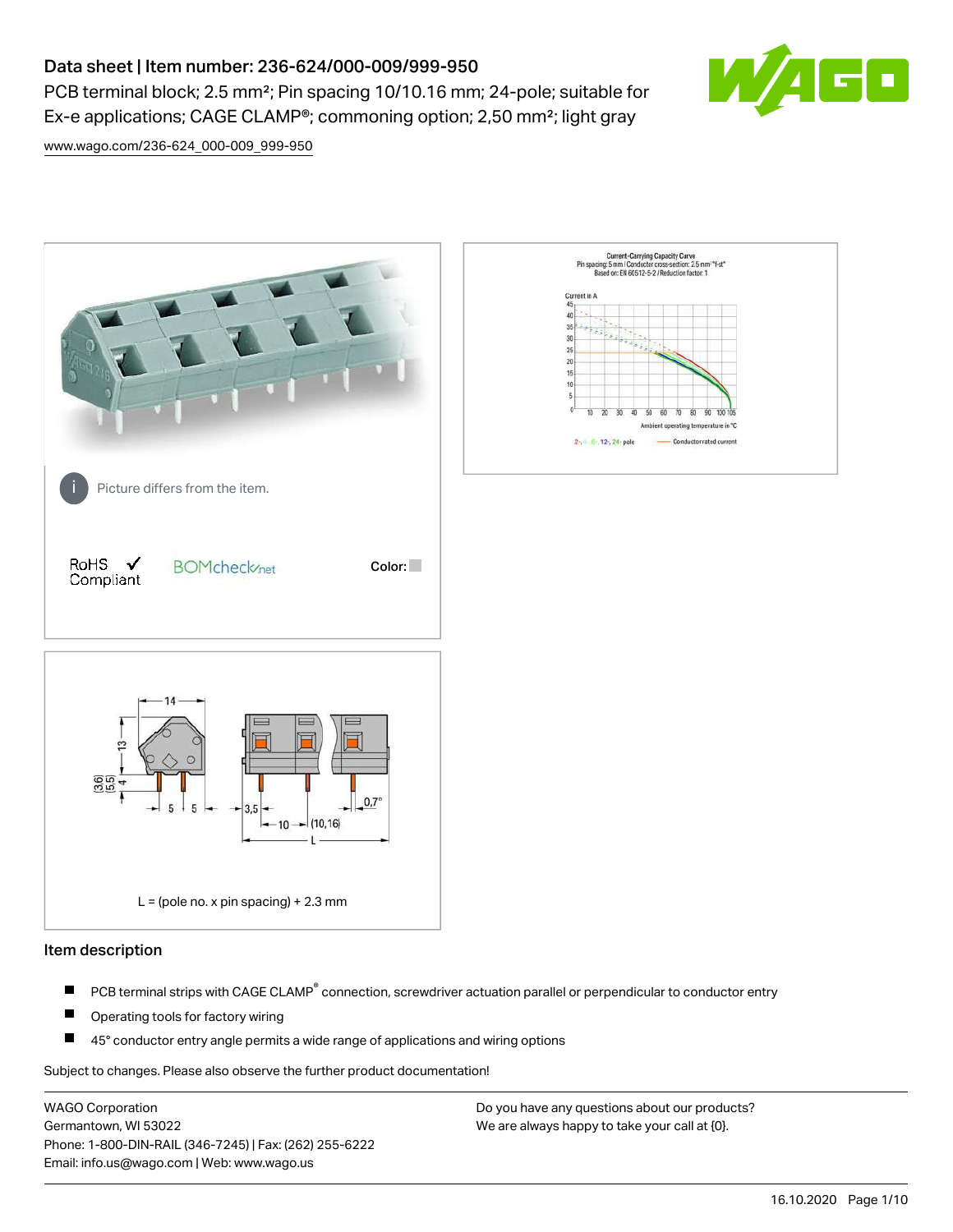

Set to metric or inch pin spacing by compressing PCB terminal strips or pulling them apart

# Data

Electrical data

## Ex information

| Ratings per                | ATEX: PTB 06 ATEX 1061 U / IECEx: PTB 06.0042 U |  |
|----------------------------|-------------------------------------------------|--|
| Rated voltage EN (Ex e II) | 440 V                                           |  |
| Rated current (Ex e II)    | 16 A                                            |  |

## Connection data

| Connection technology                             | CAGE CLAMP <sup>®</sup>                |
|---------------------------------------------------|----------------------------------------|
| Actuation type                                    | Operating tool                         |
| Solid conductor                                   | $0.082.5$ mm <sup>2</sup> / 28  12 AWG |
| Fine-stranded conductor                           | $0.082.5$ mm <sup>2</sup> / 28  12 AWG |
| Fine-stranded conductor; with insulated ferrule   | $0.251.5$ mm <sup>2</sup>              |
| Fine-stranded conductor; with uninsulated ferrule | $0.251.5$ mm <sup>2</sup>              |
| Strip length                                      | $56$ mm / 0.2 $$ 0.24 inch             |
| Conductor connection direction to PCB             | 45°                                    |
| Pole No.                                          | 24                                     |
| Total number of connection points                 | 24                                     |
| Total number of potentials                        | 24                                     |
| Number of connection types                        |                                        |
| Number of levels                                  | 1                                      |
| Note (conductor cross-section)                    | 12 AWG: THHN, THWN                     |

# Physical data

| Pin spacing                          | 10/10.16 mm / 0.394/0.4 inch |
|--------------------------------------|------------------------------|
| Width                                | 242.3 mm / 9.539 inch        |
| Height                               | 17 mm / 0.669 inch           |
| Height from the surface              | 13 mm / 0.512 inch           |
| Depth                                | 14 mm / 0.551 inch           |
| Solder pin length                    | 4 mm                         |
| Solder pin dimensions                | $0.7 \times 0.7$ mm          |
| Drilled hole diameter with tolerance | $1.1$ $(+0.1)$ mm            |

Subject to changes. Please also observe the further product documentation!

| <b>WAGO Corporation</b>                                | Do you have any questions about our products? |
|--------------------------------------------------------|-----------------------------------------------|
| Germantown, WI 53022                                   | We are always happy to take your call at {0}. |
| Phone: 1-800-DIN-RAIL (346-7245)   Fax: (262) 255-6222 |                                               |
| Email: info.us@wago.com   Web: www.wago.us             |                                               |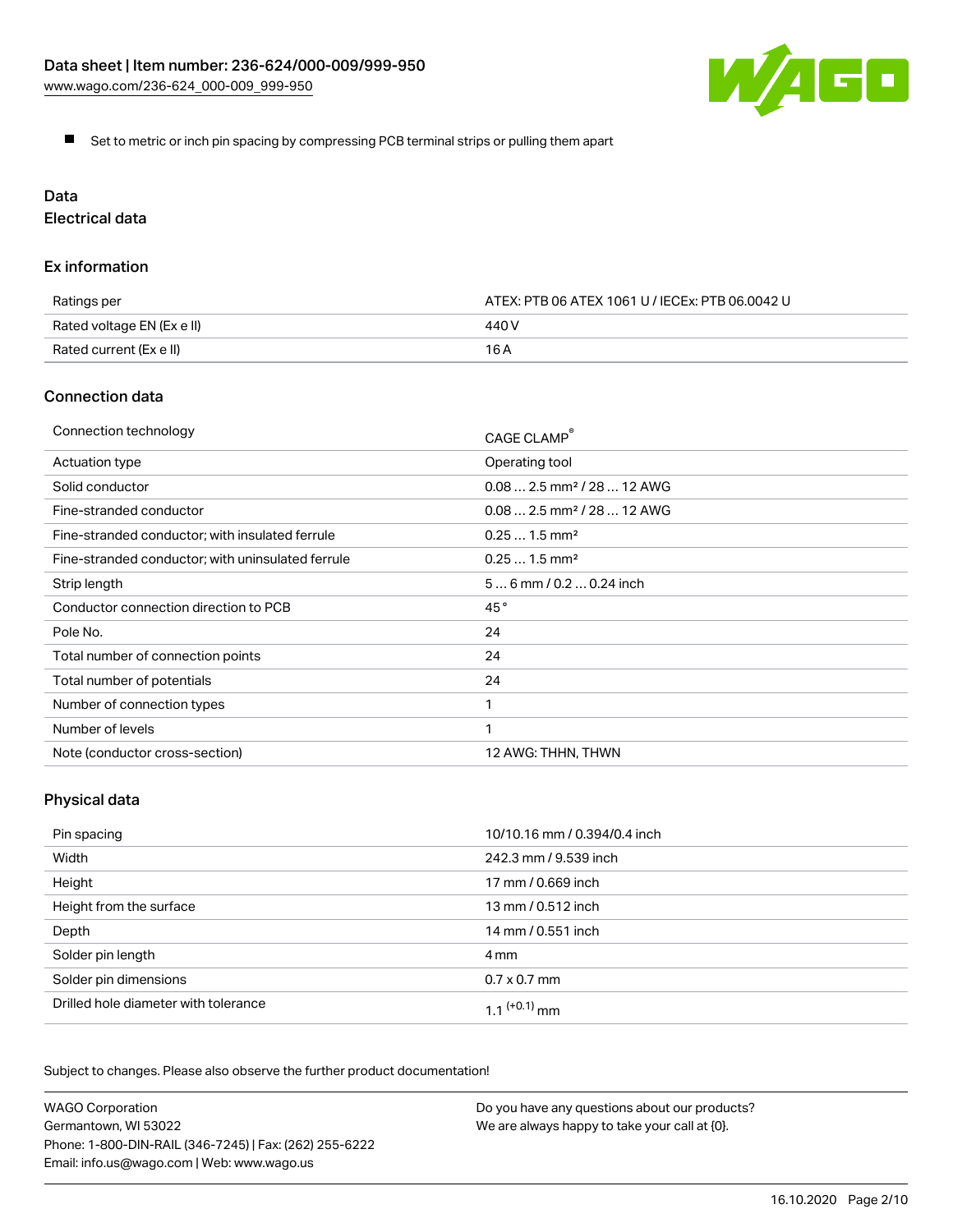

# PCB contact

| PCB contact                         | тнт                                      |
|-------------------------------------|------------------------------------------|
| Solder pin arrangement              | over the entire terminal strip (in-line) |
| Number of solder pins per potential |                                          |

## Material Data

| Color                       | light gray                              |
|-----------------------------|-----------------------------------------|
| Material group              |                                         |
| Insulation material         | Polyamide (PA66)                        |
| Flammability class per UL94 | V <sub>0</sub>                          |
| Clamping spring material    | Chrome nickel spring steel (CrNi)       |
| Contact material            | Electrolytic copper ( $E_{\text{Cu}}$ ) |
| Contact plating             | tin-plated                              |
| Fire load                   | 0.58MJ                                  |
| Weight                      | 30.7 <sub>g</sub>                       |

## Environmental Requirements

# Commercial data

| Product Group         | 4 (Printed Circuit) |
|-----------------------|---------------------|
| Packaging type        | <b>BOX</b>          |
| Country of origin     | CН                  |
| <b>GTIN</b>           | 4044918773805       |
| Customs tariff number | 85369010000         |

# Approvals / Certificates

#### Ex-Approvals

| Logo      | Approval                                                   | <b>Additional Approval Text</b> | Certificate<br>name                                           |
|-----------|------------------------------------------------------------|---------------------------------|---------------------------------------------------------------|
| $\ddot{}$ | <b>ATEx</b><br>Physikalisch Technische Bundesanstalt (PTB) | EN 60079                        | PTB 06<br>Atex 1061<br>U(II 2 G Ex<br>ell bzw. I<br>M2 Ex el) |
|           | <b>IECEX</b><br>Physikalisch Technische Bundesanstalt      | IEC 60079                       | <b>IECEX PTB</b><br>06.0042U                                  |

Subject to changes. Please also observe the further product documentation!

WAGO Corporation Germantown, WI 53022 Phone: 1-800-DIN-RAIL (346-7245) | Fax: (262) 255-6222 Email: info.us@wago.com | Web: www.wago.us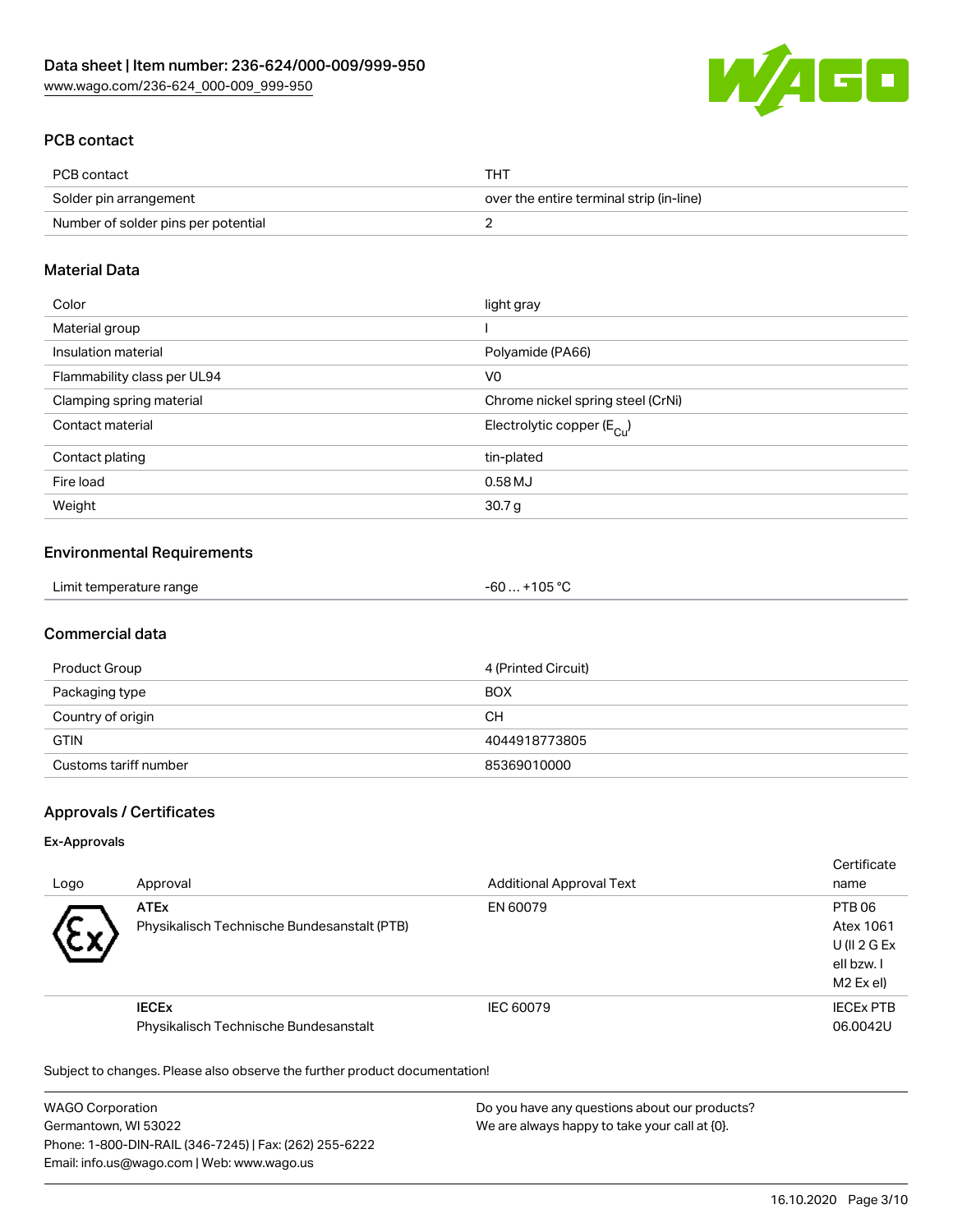

# **IECEx**

#### Country specific Approvals

| Logo          | Approval                                      | <b>Additional Approval Text</b> | Certificate<br>name             |
|---------------|-----------------------------------------------|---------------------------------|---------------------------------|
| 47            | <b>CSA</b><br>DEKRA Certification B.V.        | C22.2 No. 158                   | 1673957                         |
| <b>ERC</b> Ex | <b>EAC</b><br>Brjansker Zertifizierungsstelle | TP TC 012/2011                  | RU C-DE.<br>AM02.B.<br>00127/19 |

# Counterpart

## Compatible products

## ferrule

| Item no.: 216-101<br>Ferrule; Sleeve for 0.5 mm <sup>2</sup> / AWG 22; uninsulated; electro-tin plated; silver-colored  | www.wago.com/216-101 |
|-------------------------------------------------------------------------------------------------------------------------|----------------------|
| Item no.: 216-102<br>Ferrule; Sleeve for 0.75 mm <sup>2</sup> / AWG 20; uninsulated; electro-tin plated; silver-colored | www.wago.com/216-102 |
| Item no.: 216-103<br>Ferrule; Sleeve for 1 mm <sup>2</sup> / AWG 18; uninsulated; electro-tin plated                    | www.wago.com/216-103 |
| Item no.: 216-104<br>Ferrule; Sleeve for 1.5 mm <sup>2</sup> / AWG 16; uninsulated; electro-tin plated; silver-colored  | www.wago.com/216-104 |
| Item no.: 216-121<br>Ferrule; Sleeve for 0.5 mm <sup>2</sup> / AWG 22; uninsulated; electro-tin plated; silver-colored  | www.wago.com/216-121 |
| Item no.: 216-122<br>Ferrule; Sleeve for 0.75 mm <sup>2</sup> / AWG 20; uninsulated; electro-tin plated; silver-colored | www.wago.com/216-122 |
| Item no.: 216-123<br>Ferrule; Sleeve for 1 mm <sup>2</sup> / AWG 18; uninsulated; electro-tin plated; silver-colored    | www.wago.com/216-123 |

Subject to changes. Please also observe the further product documentation!

WAGO Corporation Germantown, WI 53022 Phone: 1-800-DIN-RAIL (346-7245) | Fax: (262) 255-6222 Email: info.us@wago.com | Web: www.wago.us Do you have any questions about our products? We are always happy to take your call at {0}.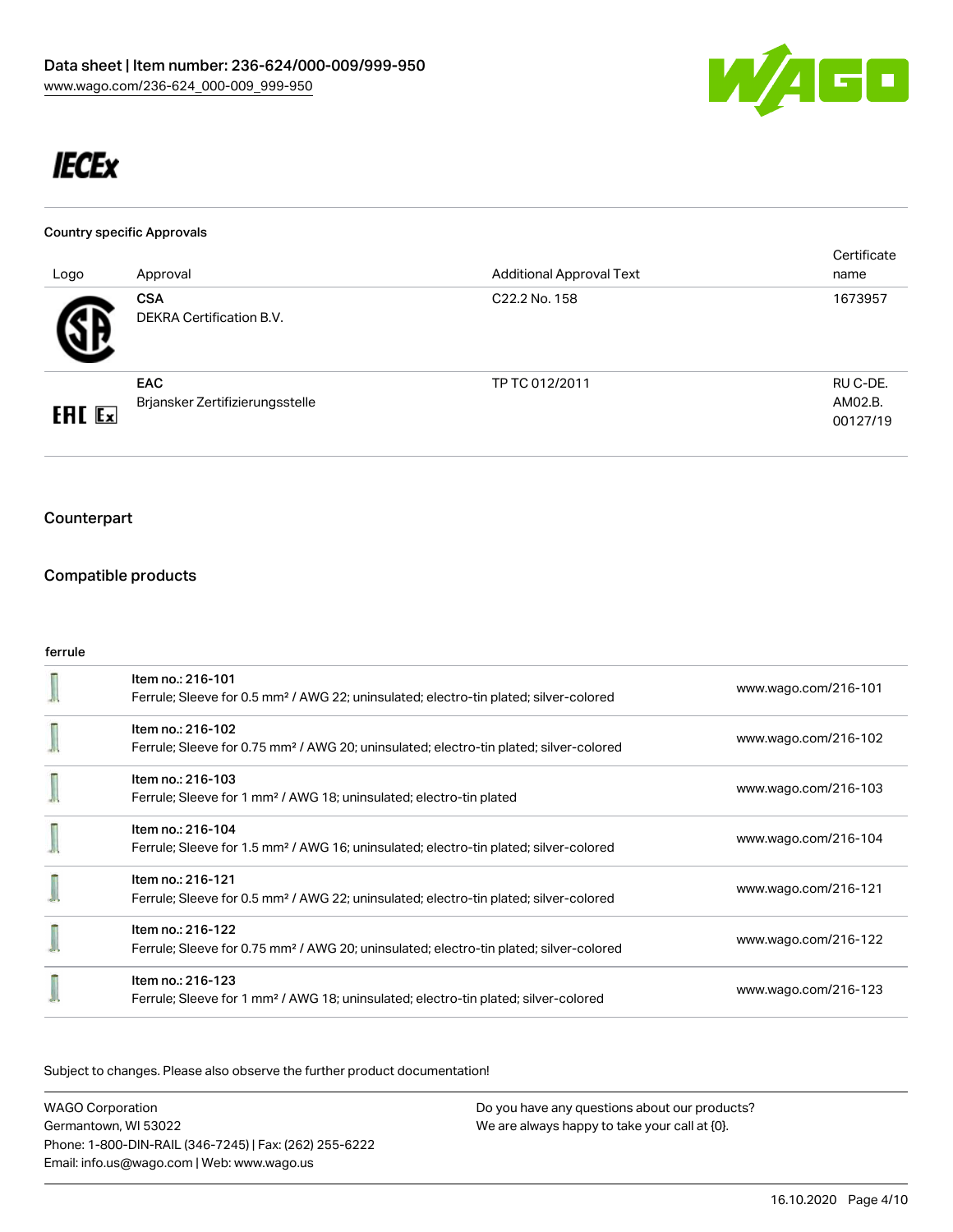# Data sheet | Item number: 236-624/000-009/999-950

Phone: 1-800-DIN-RAIL (346-7245) | Fax: (262) 255-6222

Email: info.us@wago.com | Web: www.wago.us

[www.wago.com/236-624\\_000-009\\_999-950](http://www.wago.com/236-624_000-009_999-950)



|                                                 | Item no.: 216-124<br>Ferrule; Sleeve for 1.5 mm <sup>2</sup> / AWG 16; uninsulated; electro-tin plated                                                                                            |                                                                                                | www.wago.com/216-124 |
|-------------------------------------------------|---------------------------------------------------------------------------------------------------------------------------------------------------------------------------------------------------|------------------------------------------------------------------------------------------------|----------------------|
|                                                 | Item no.: 216-131<br>Ferrule; Sleeve for 0.25 mm <sup>2</sup> / AWG 24; uninsulated; electro-tin plated; silver-colored                                                                           |                                                                                                | www.wago.com/216-131 |
|                                                 | Item no.: 216-132<br>Ferrule; Sleeve for 0.34 mm <sup>2</sup> / AWG 24; uninsulated; electro-tin plated                                                                                           |                                                                                                | www.wago.com/216-132 |
|                                                 | Item no.: 216-141<br>Ferrule; Sleeve for 0.5 mm <sup>2</sup> / 20 AWG; uninsulated; electro-tin plated; electrolytic copper; gastight<br>crimped; acc. to DIN 46228, Part 1/08.92                 |                                                                                                | www.wago.com/216-141 |
|                                                 | Item no.: 216-142<br>Ferrule; Sleeve for 0.75 mm <sup>2</sup> / 18 AWG; uninsulated; electro-tin plated; electrolytic copper; gastight<br>crimped; acc. to DIN 46228, Part 1/08.92                |                                                                                                | www.wago.com/216-142 |
|                                                 | Item no.: 216-143<br>Ferrule; Sleeve for 1 mm <sup>2</sup> / AWG 18; uninsulated; electro-tin plated; electrolytic copper; gastight<br>crimped; acc. to DIN 46228, Part 1/08.92                   |                                                                                                | www.wago.com/216-143 |
|                                                 | Item no.: 216-144<br>Ferrule; Sleeve for 1.5 mm <sup>2</sup> / AWG 16; uninsulated; electro-tin plated; electrolytic copper; gastight<br>crimped; acc. to DIN 46228, Part 1/08.92; silver-colored |                                                                                                | www.wago.com/216-144 |
|                                                 | Item no.: 216-151<br>Ferrule; Sleeve for 0.25 mm <sup>2</sup> / AWG 24; uninsulated; electro-tin plated                                                                                           |                                                                                                | www.wago.com/216-151 |
|                                                 | Item no.: 216-152<br>Ferrule; Sleeve for 0.34 mm <sup>2</sup> / AWG 24; uninsulated; electro-tin plated                                                                                           |                                                                                                | www.wago.com/216-152 |
|                                                 | Item no.: 216-201<br>Ferrule; Sleeve for 0.5 mm <sup>2</sup> / 20 AWG; insulated; electro-tin plated; white                                                                                       |                                                                                                | www.wago.com/216-201 |
|                                                 | Item no.: 216-202<br>Ferrule; Sleeve for 0.75 mm <sup>2</sup> / 18 AWG; insulated; electro-tin plated; gray                                                                                       |                                                                                                | www.wago.com/216-202 |
|                                                 | Item no.: 216-203<br>Ferrule; Sleeve for 1 mm <sup>2</sup> / AWG 18; insulated; electro-tin plated; red                                                                                           |                                                                                                | www.wago.com/216-203 |
|                                                 | Item no.: 216-204<br>Ferrule; Sleeve for 1.5 mm <sup>2</sup> / AWG 16; insulated; electro-tin plated; black                                                                                       |                                                                                                | www.wago.com/216-204 |
|                                                 | Item no.: 216-221<br>Ferrule; Sleeve for 0.5 mm <sup>2</sup> / 20 AWG; insulated; electro-tin plated; white                                                                                       |                                                                                                | www.wago.com/216-221 |
|                                                 | Item no.: 216-222<br>Ferrule; Sleeve for 0.75 mm <sup>2</sup> / 18 AWG; insulated; electro-tin plated; gray                                                                                       |                                                                                                | www.wago.com/216-222 |
|                                                 | Item no.: 216-223<br>Ferrule; Sleeve for 1 mm <sup>2</sup> / AWG 18; insulated; electro-tin plated; red                                                                                           |                                                                                                | www.wago.com/216-223 |
|                                                 | Item no.: 216-224<br>Ferrule; Sleeve for 1.5 mm <sup>2</sup> / AWG 16; insulated; electro-tin plated; black                                                                                       |                                                                                                | www.wago.com/216-224 |
|                                                 | Item no.: 216-241<br>Ferrule; Sleeve for 0.5 mm <sup>2</sup> / 20 AWG; insulated; electro-tin plated; electrolytic copper; gastight                                                               |                                                                                                | www.wago.com/216-241 |
|                                                 | Subject to changes. Please also observe the further product documentation!                                                                                                                        |                                                                                                |                      |
| <b>WAGO Corporation</b><br>Germantown, WI 53022 |                                                                                                                                                                                                   | Do you have any questions about our products?<br>We are always happy to take your call at {0}. |                      |

16.10.2020 Page 5/10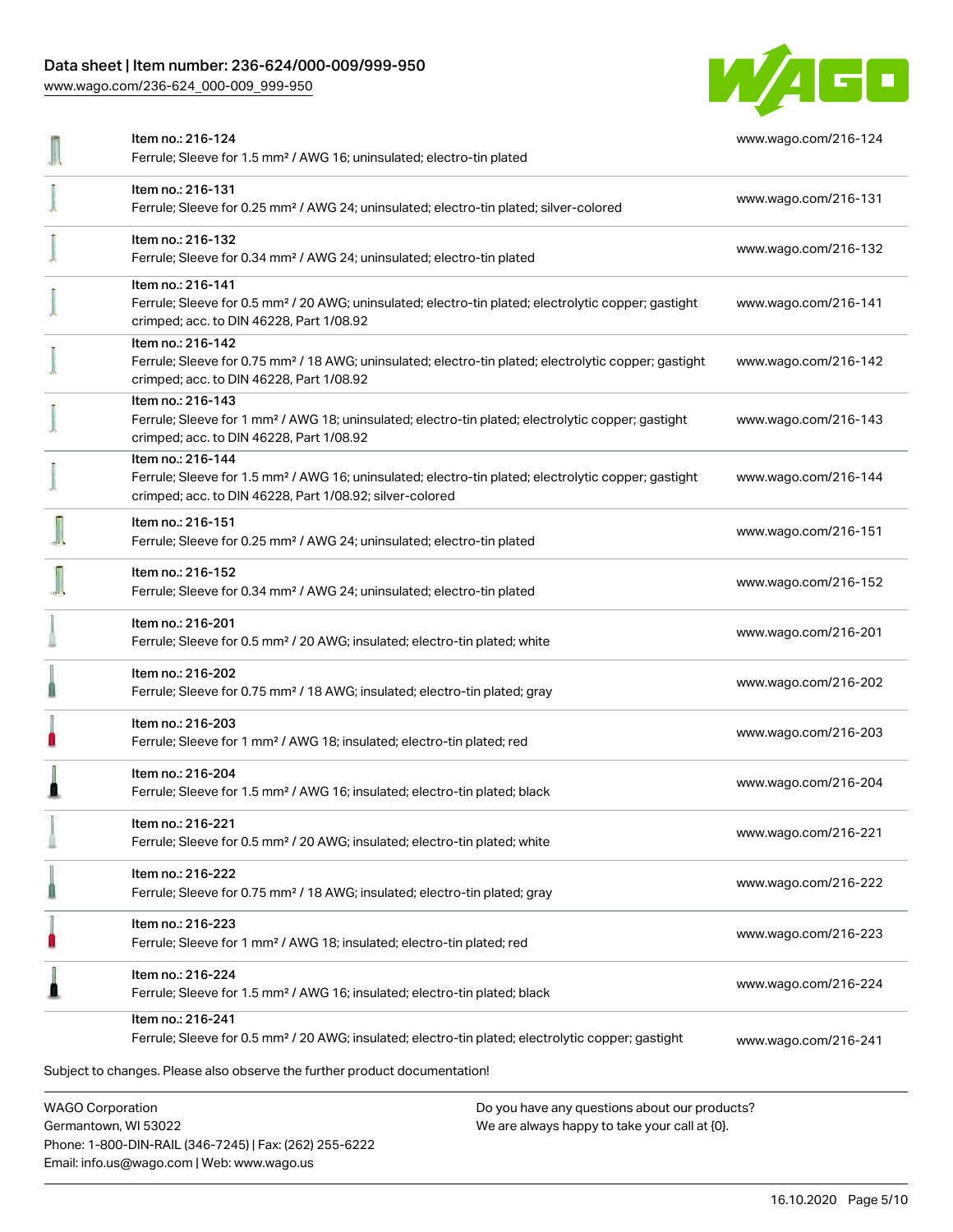#### Data sheet | Item number: 236-624/000-009/999-950

[www.wago.com/236-624\\_000-009\\_999-950](http://www.wago.com/236-624_000-009_999-950)



crimped; acc. to DIN 46228, Part 4/09.90; white Item no.: 216-242 Ferrule; Sleeve for 0.75 mm² / 18 AWG; insulated; electro-tin plated; electrolytic copper; gastight [www.wago.com/216-242](http://www.wago.com/216-242) Ω crimped; acc. to DIN 46228, Part 4/09.90; gray Item no.: 216-243 Ferrule; Sleeve for 1 mm² / AWG 18; insulated; electro-tin plated; electrolytic copper; gastight crimped; [www.wago.com/216-243](http://www.wago.com/216-243) acc. to DIN 46228, Part 4/09.90; red Item no.: 216-244 Ferrule; Sleeve for 1.5 mm² / AWG 16; insulated; electro-tin plated; electrolytic copper; gastight [www.wago.com/216-244](http://www.wago.com/216-244) ≞ crimped; acc. to DIN 46228, Part 4/09.90; black Item no.: 216-262 Ferrule; Sleeve for 0.75 mm² / 18 AWG; insulated; electro-tin plated; electrolytic copper; gastight [www.wago.com/216-262](http://www.wago.com/216-262) Ω crimped; acc. to DIN 46228, Part 4/09.90; gray Item no.: 216-263 Ferrule; Sleeve for 1 mm² / AWG 18; insulated; electro-tin plated; electrolytic copper; gastight crimped; [www.wago.com/216-263](http://www.wago.com/216-263) acc. to DIN 46228, Part 4/09.90; red Item no.: 216-264 Ferrule; Sleeve for 1.5 mm² / AWG 16; insulated; electro-tin plated; electrolytic copper; gastight [www.wago.com/216-264](http://www.wago.com/216-264) crimped; acc. to DIN 46228, Part 4/09.90; black Item no.: 216-284 Ferrule; Sleeve for 1.5 mm² / AWG 16; insulated; electro-tin plated; electrolytic copper; gastight [www.wago.com/216-284](http://www.wago.com/216-284) crimped; acc. to DIN 46228, Part 4/09.90; black Item no.: 216-301 Ferrule; Sleeve for 0.25 mm² / AWG 24; insulated; electro-tin plated; yellow [www.wago.com/216-301](http://www.wago.com/216-301) Item no.: 216-302 Ferrule; Sleeve for 0.34 mm² / 22 AWG; insulated; electro-tin plated; green [www.wago.com/216-302](http://www.wago.com/216-302) Item no.: 216-321 Ferrule; Sleeve for 0.25 mm² / AWG 24; insulated; electro-tin plated; yellow [www.wago.com/216-321](http://www.wago.com/216-321) Item no.: 216-322 Ferrule; Sleeve for 0.34 mm² / 22 AWG; insulated; electro-tin plated; green [www.wago.com/216-322](http://www.wago.com/216-322) tools Item no.: 210-657 Operating tool; Blade: 3.5 x 0.5 mm; with a partially insulated shaft; short; multicoloured [www.wago.com/210-657](http://www.wago.com/210-657) Item no.: 210-658 Operating tool; Blade: 3.5 x 0.5 mm; with a partially insulated shaft; angled; short; multicoloured [www.wago.com/210-658](http://www.wago.com/210-658) Item no.: 210-720 Nettrition: 210.720<br>Operating tool; Blade: 3.5 x 0.5 mm; with a partially insulated shaft; multicoloured [www.wago.com/210-720](http://www.wago.com/210-720) Item no.: 236-332 Operating tool; natural [www.wago.com/236-332](http://www.wago.com/236-332)<br>Operating tool; natural Item no.: 236-335 Operating tool; gray [www.wago.com/236-335](http://www.wago.com/236-335)<br>
Operating tool; gray Subject to changes. Please also observe the further product documentation!

WAGO Corporation Germantown, WI 53022 Phone: 1-800-DIN-RAIL (346-7245) | Fax: (262) 255-6222 Email: info.us@wago.com | Web: www.wago.us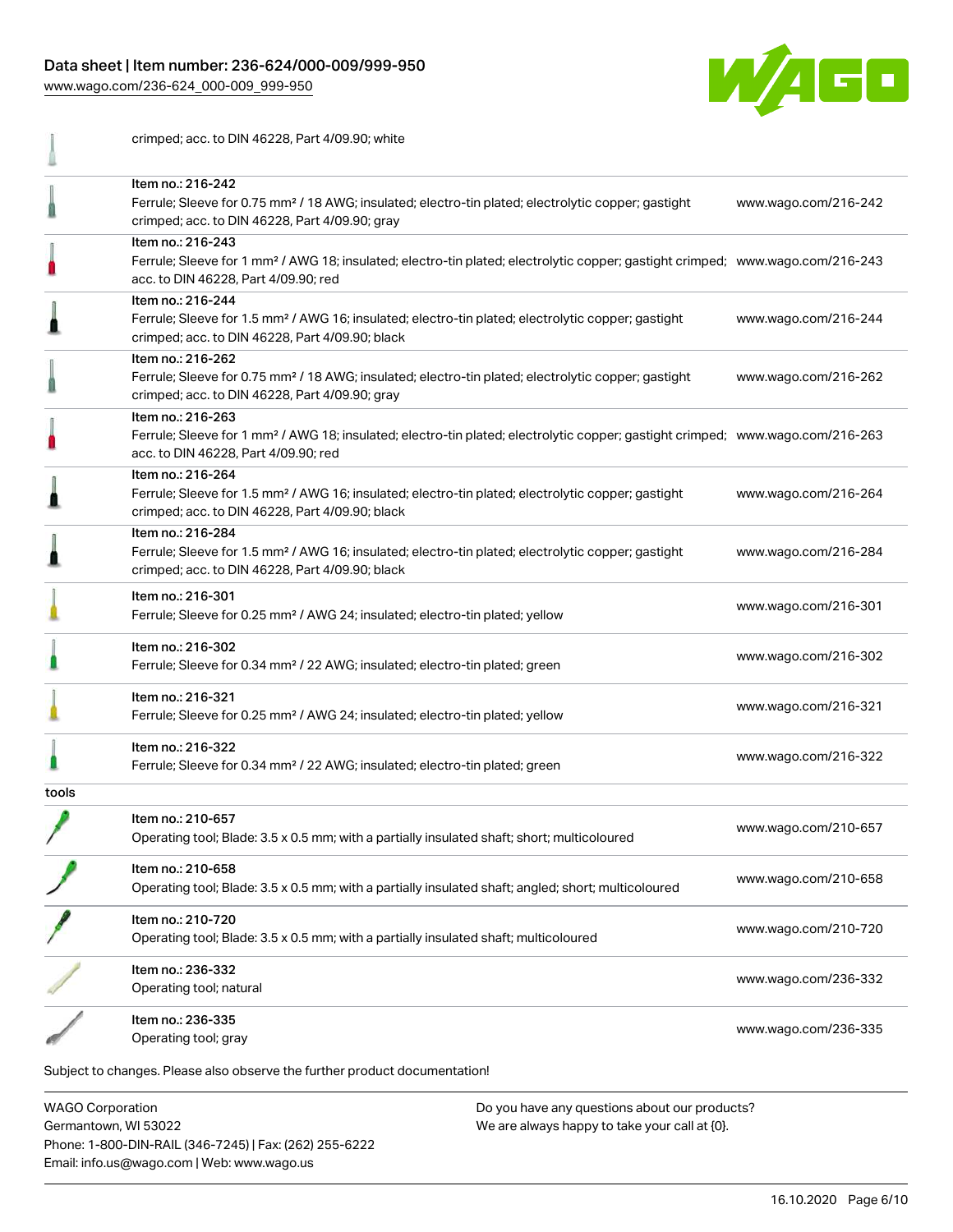[www.wago.com/236-624\\_000-009\\_999-950](http://www.wago.com/236-624_000-009_999-950)

Marking accessories



| Item no.: 210-332/1000-202<br>Marking strips; as a DIN A4 sheet; MARKED; 1-16 (80x); Height of marker strip: 3 mm; Strip length 182<br>mm; Horizontal marking; Self-adhesive; white  | www.wago.com/210-332<br>/1000-202 |  |  |  |
|--------------------------------------------------------------------------------------------------------------------------------------------------------------------------------------|-----------------------------------|--|--|--|
| Item no.: 210-332/1000-204<br>Marking strips; as a DIN A4 sheet; MARKED; 17-31 (80x); Height of marker strip: 3 mm; Strip length 182<br>mm; Horizontal marking; Self-adhesive; white | www.wago.com/210-332<br>/1000-204 |  |  |  |
| Item no.: 210-332/1000-206<br>Marking strips; as a DIN A4 sheet; MARKED; 33-48 (80x); Height of marker strip: 3 mm; Strip length 182<br>mm; Horizontal marking; Self-adhesive; white | www.wago.com/210-332<br>/1000-206 |  |  |  |
| Item no.: 210-332/1016-202<br>Marking strips; as a DIN A4 sheet; MARKED; 1-16 (80x); Height of marker strip: 3 mm; Strip length 182<br>mm; Horizontal marking; Self-adhesive; white  | www.wago.com/210-332<br>/1016-202 |  |  |  |
| Item no.: 210-332/1016-204<br>Marking strips; as a DIN A4 sheet; MARKED; 17-31 (80x); Height of marker strip: 3 mm; Strip length 182<br>mm; Horizontal marking; Self-adhesive; white | www.wago.com/210-332<br>/1016-204 |  |  |  |
| Item no.: 210-332/1016-206<br>Marking strips; as a DIN A4 sheet; MARKED; 33-48 (80x); Height of marker strip: 3 mm; Strip length 182<br>mm; Horizontal marking; Self-adhesive; white | www.wago.com/210-332<br>/1016-206 |  |  |  |

# Downloads

#### Documentation

| <b>Additional Information</b>                                                                                                                                          |                                                                                                |               |          |
|------------------------------------------------------------------------------------------------------------------------------------------------------------------------|------------------------------------------------------------------------------------------------|---------------|----------|
| Technical explanations                                                                                                                                                 | Apr 3, 2019                                                                                    | pdf<br>3.6 MB | Download |
|                                                                                                                                                                        |                                                                                                |               |          |
| <b>CAD files</b>                                                                                                                                                       |                                                                                                |               |          |
| CAD data                                                                                                                                                               |                                                                                                |               |          |
| 2D/3D Models 236-624/000-009/999-950                                                                                                                                   |                                                                                                | <b>URL</b>    | Download |
| <b>CAE data</b>                                                                                                                                                        |                                                                                                |               |          |
| EPLAN Data Portal 236-624/000-009/999-950                                                                                                                              |                                                                                                | <b>URL</b>    | Download |
| <b>PCB Design</b>                                                                                                                                                      |                                                                                                |               |          |
| Symbol and Footprint 236-624/000-009/999-950                                                                                                                           |                                                                                                |               | Download |
| CAx data for your PCB design, consisting of "schematic symbols and PCB footprints",<br>allow easy integration of the WAGO component into your development environment. |                                                                                                |               |          |
| Subject to changes. Please also observe the further product documentation!                                                                                             |                                                                                                |               |          |
| <b>WAGO Corporation</b><br>Germantown, WI 53022<br>Phone: 1-800-DIN-RAIL (346-7245)   Fax: (262) 255-6222<br>Email: info.us@wago.com   Web: www.wago.us                | Do you have any questions about our products?<br>We are always happy to take your call at {0}. |               |          |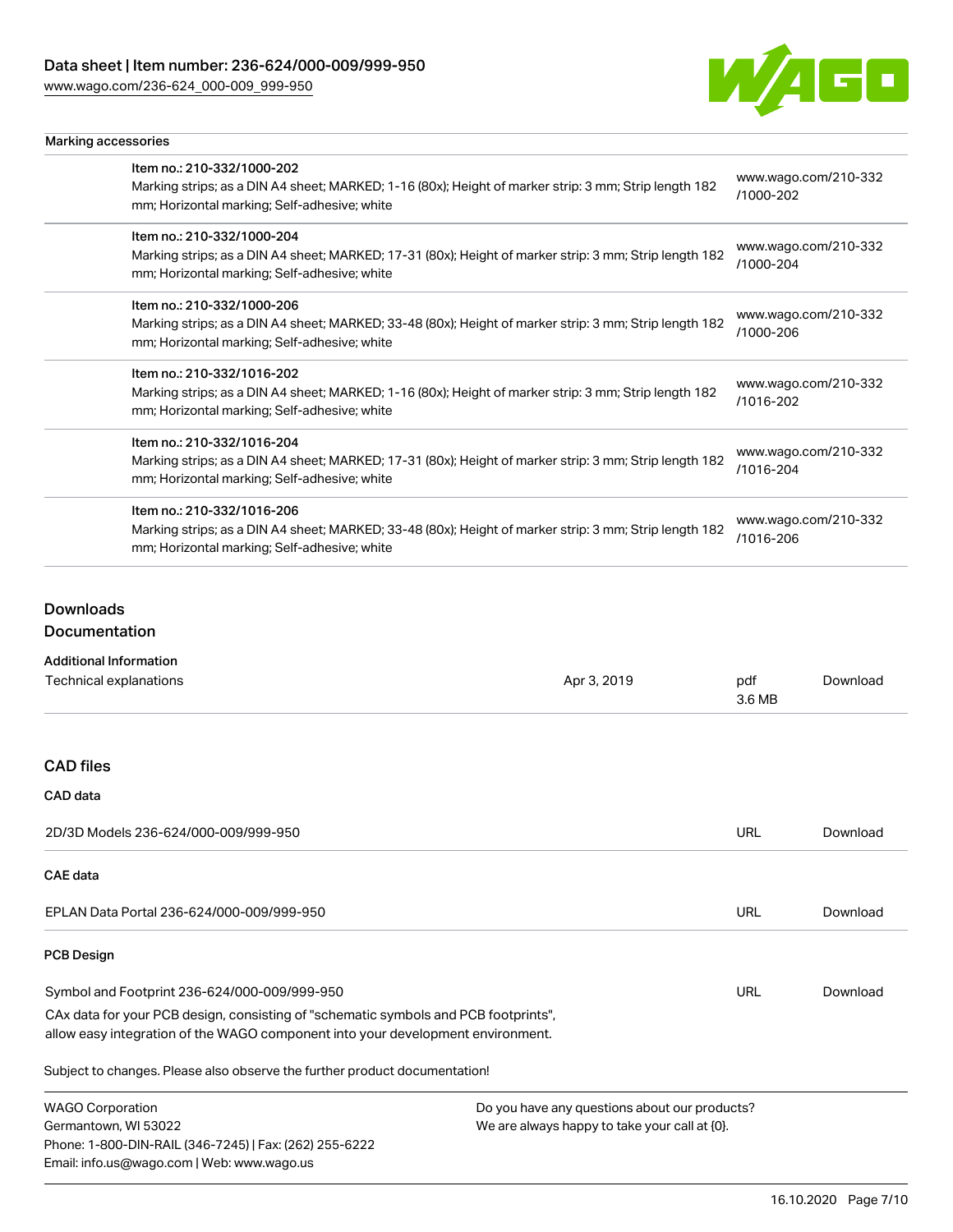

#### Supported formats:

- $\blacksquare$ Accel EDA 14 & 15
- $\blacksquare$ Altium 6 to current version
- $\blacksquare$ Cadence Allegro
- $\blacksquare$ **DesignSpark**
- $\blacksquare$ Eagle Libraries
- $\blacksquare$ KiCad
- $\blacksquare$ Mentor Graphics BoardStation
- $\blacksquare$ Mentor Graphics Design Architect
- $\blacksquare$ Mentor Graphics Design Expedition 99 and 2000
- $\blacksquare$ OrCAD 9.X PCB and Capture
- $\blacksquare$ PADS PowerPCB 3, 3.5, 4.X, and 5.X
- $\blacksquare$ PADS PowerPCB and PowerLogic 3.0
- $\blacksquare$ PCAD 2000, 2001, 2002, 2004, and 2006
- $\blacksquare$ Pulsonix 8.5 or newer
- $\blacksquare$ STL
- 3D STEP П
- $\blacksquare$ TARGET 3001!
- $\blacksquare$ View Logic ViewDraw
- П Quadcept
- Zuken CadStar 3 and 4  $\blacksquare$
- Zuken CR-5000 and CR-8000 П

PCB Component Libraries (EDA), PCB CAD Library Ultra Librarian

Installation Notes

Conductor termination

Subject to changes. Please also observe the further product documentation!

WAGO Corporation Germantown, WI 53022 Phone: 1-800-DIN-RAIL (346-7245) | Fax: (262) 255-6222 Email: info.us@wago.com | Web: www.wago.us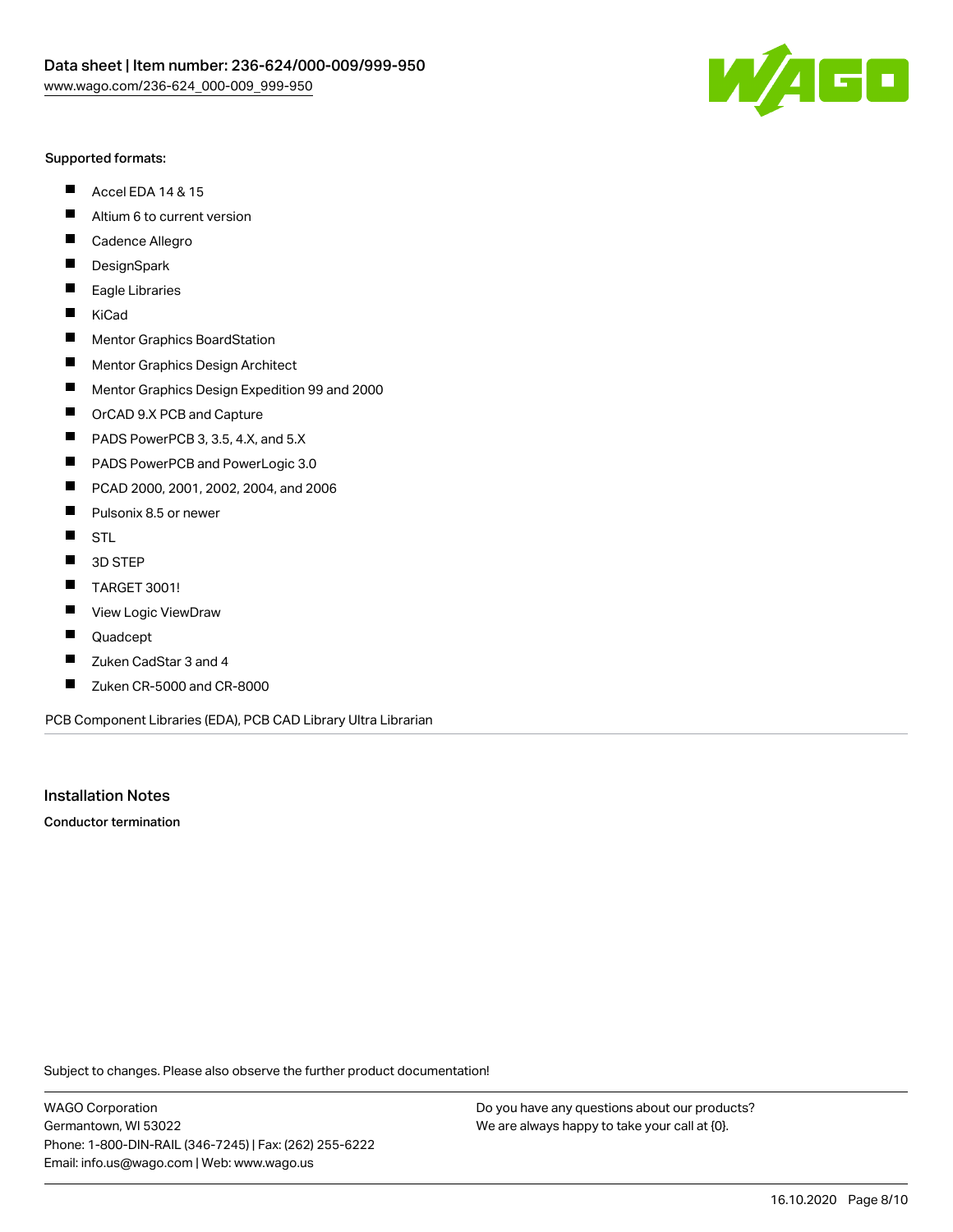# Data sheet | Item number: 236-624/000-009/999-950 [www.wago.com/236-624\\_000-009\\_999-950](http://www.wago.com/236-624_000-009_999-950)





Inserting a conductor via 3.5 mm screwdriver.



screwdriver.

Inserting a conductor via 3.5 mm Inserting a conductor via operating tool.

Screwdriver actuation parallel to conductor entry.

Screwdriver actuation perpendicular to conductor entry.



Compared to standard screwdrivers, these operating tools are far more convenient for wiring PCB terminal strips at factory.

Installation

Subject to changes. Please also observe the further product documentation!

WAGO Corporation Germantown, WI 53022 Phone: 1-800-DIN-RAIL (346-7245) | Fax: (262) 255-6222 Email: info.us@wago.com | Web: www.wago.us